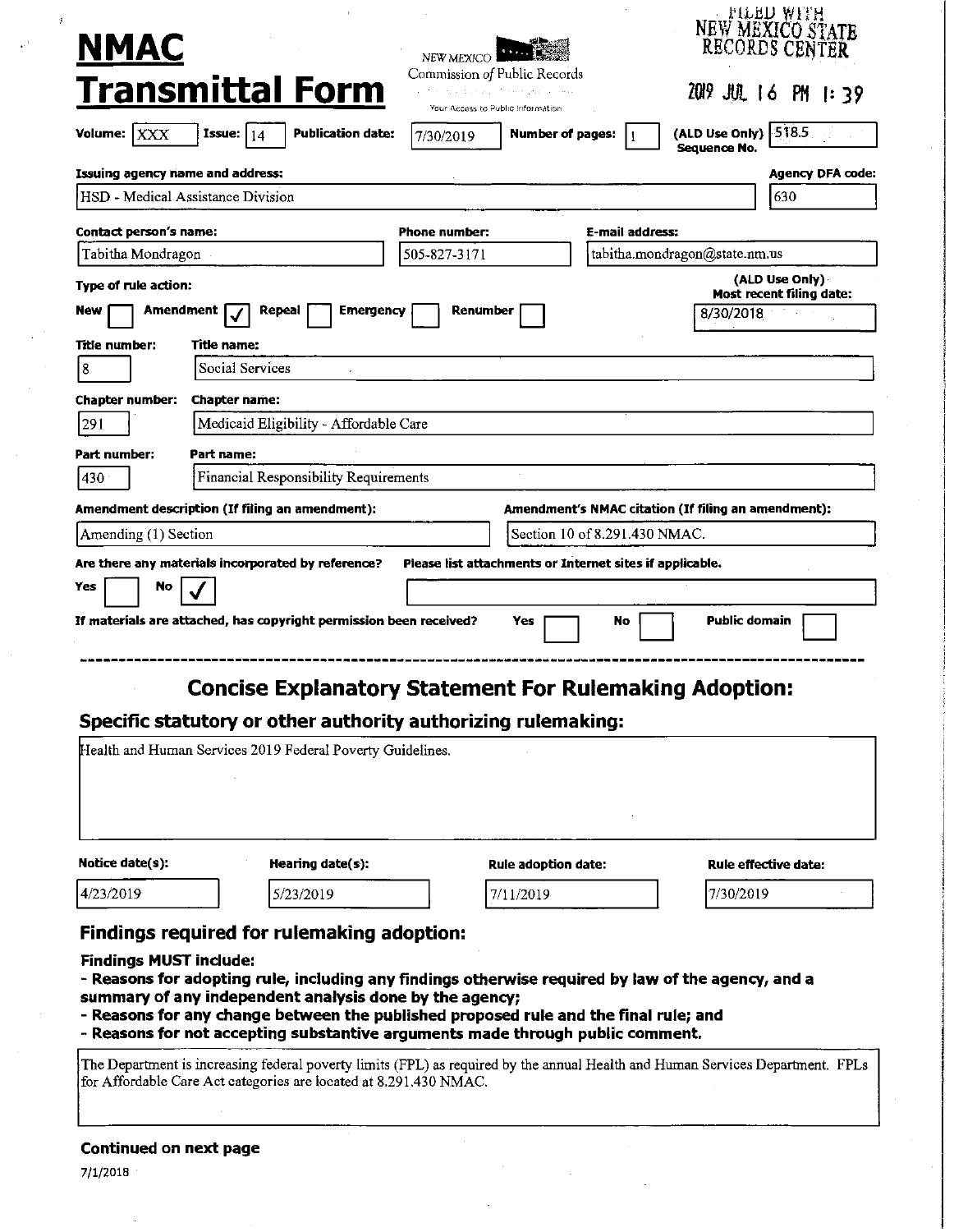## **Findings required for rulemaking adoption: continued**

 $\bar{t}$ 

*NEW MEXICO* **IP : EAST AND IP : IP : EAST AND IP : EAST AND IP : EAST AND IP : EAST AND IP : EAST AND IP : EAST AND IP : EAST AND IP : EAST AND IP : EAST AND IP : EAST AND IP : EAST AND IP : EAST AND IP : EAST AND IP : EA** Commission *of* Public Records



 $\mathcal{G}^{(1,2)}_{\mathcal{G}}\in\mathbb{C}^{1}_{\mathcal{G}}\mathbb{C}^{1}_{\mathcal{G}}\mathbb{C}^{1}_{\mathcal{G}}\mathbb{C}^{1}_{\mathcal{G}}\times\mathbb{C}^{1}_{\mathcal{G}}\mathbb{C}^{1}_{\mathcal{G}}\mathbb{C}^{1}_{\mathcal{G}}\mathbb{C}^{1}_{\mathcal{G}}\mathbb{C}^{1}_{\mathcal{G}}\mathbb{C}^{1}_{\mathcal{G}}\mathbb{C}^{1}_{\mathcal{G}}$ 20!? JUL I 6 PH I: 39 Your Access to Public Information

| $\label{eq:2.1} \frac{1}{2}\sum_{i=1}^n\frac{1}{2}\sum_{j=1}^n\frac{1}{2}\sum_{j=1}^n\frac{1}{2}\sum_{j=1}^n\frac{1}{2}\sum_{j=1}^n\frac{1}{2}\sum_{j=1}^n\frac{1}{2}\sum_{j=1}^n\frac{1}{2}\sum_{j=1}^n\frac{1}{2}\sum_{j=1}^n\frac{1}{2}\sum_{j=1}^n\frac{1}{2}\sum_{j=1}^n\frac{1}{2}\sum_{j=1}^n\frac{1}{2}\sum_{j=1}^n\frac{1}{2}\sum_{j=1}^n\$<br>$\mathcal{O}(\mathcal{O}_\mathcal{O})$ . The set of $\mathcal{O}_\mathcal{O}(\mathcal{O}_\mathcal{O})$ | $\label{eq:2.1} \mathcal{L}(\mathcal{L}^{\mathcal{L}}_{\mathcal{L}}(\mathcal{L}^{\mathcal{L}}_{\mathcal{L}})) \leq \mathcal{L}(\mathcal{L}^{\mathcal{L}}_{\mathcal{L}}(\mathcal{L}^{\mathcal{L}}_{\mathcal{L}})) \leq \mathcal{L}(\mathcal{L}^{\mathcal{L}}_{\mathcal{L}}(\mathcal{L}^{\mathcal{L}}_{\mathcal{L}}))$ |                                                                                                                                                                                                                                                                                                                                                                                                                                           |                                       |
|----------------------------------------------------------------------------------------------------------------------------------------------------------------------------------------------------------------------------------------------------------------------------------------------------------------------------------------------------------------------------------------------------------------------------------------------------------------|----------------------------------------------------------------------------------------------------------------------------------------------------------------------------------------------------------------------------------------------------------------------------------------------------------------------|-------------------------------------------------------------------------------------------------------------------------------------------------------------------------------------------------------------------------------------------------------------------------------------------------------------------------------------------------------------------------------------------------------------------------------------------|---------------------------------------|
|                                                                                                                                                                                                                                                                                                                                                                                                                                                                |                                                                                                                                                                                                                                                                                                                      |                                                                                                                                                                                                                                                                                                                                                                                                                                           |                                       |
|                                                                                                                                                                                                                                                                                                                                                                                                                                                                |                                                                                                                                                                                                                                                                                                                      |                                                                                                                                                                                                                                                                                                                                                                                                                                           |                                       |
|                                                                                                                                                                                                                                                                                                                                                                                                                                                                |                                                                                                                                                                                                                                                                                                                      |                                                                                                                                                                                                                                                                                                                                                                                                                                           |                                       |
|                                                                                                                                                                                                                                                                                                                                                                                                                                                                | $\mathcal{O}(\mathcal{A})$ .                                                                                                                                                                                                                                                                                         |                                                                                                                                                                                                                                                                                                                                                                                                                                           |                                       |
|                                                                                                                                                                                                                                                                                                                                                                                                                                                                |                                                                                                                                                                                                                                                                                                                      |                                                                                                                                                                                                                                                                                                                                                                                                                                           |                                       |
|                                                                                                                                                                                                                                                                                                                                                                                                                                                                | $\mathcal{O}(\mathcal{O}_\mathcal{O})$ . The contract of the contract of the contract of the contract of the contract of the contract of the contract of the contract of the contract of the contract of the contract of the contract of the co                                                                      |                                                                                                                                                                                                                                                                                                                                                                                                                                           |                                       |
|                                                                                                                                                                                                                                                                                                                                                                                                                                                                |                                                                                                                                                                                                                                                                                                                      |                                                                                                                                                                                                                                                                                                                                                                                                                                           |                                       |
|                                                                                                                                                                                                                                                                                                                                                                                                                                                                | $\mathcal{L}(\mathcal{L}^{\mathcal{L}})$ and $\mathcal{L}(\mathcal{L}^{\mathcal{L}})$ and $\mathcal{L}(\mathcal{L}^{\mathcal{L}})$ and $\mathcal{L}(\mathcal{L}^{\mathcal{L}})$                                                                                                                                      |                                                                                                                                                                                                                                                                                                                                                                                                                                           |                                       |
|                                                                                                                                                                                                                                                                                                                                                                                                                                                                | $\mathcal{O}(\mathcal{O}_\mathcal{O})$ . The contract of the contract of the contract of the contract of the contract of the contract of the contract of the contract of the contract of the contract of the contract of the contract of the co                                                                      | $\label{eq:2.1} \frac{1}{\sqrt{2}}\left(\frac{1}{\sqrt{2}}\right)^{2} \frac{1}{\sqrt{2}}\left(\frac{1}{\sqrt{2}}\right)^{2} \frac{1}{\sqrt{2}}\left(\frac{1}{\sqrt{2}}\right)^{2} \frac{1}{\sqrt{2}}\left(\frac{1}{\sqrt{2}}\right)^{2} \frac{1}{\sqrt{2}}\left(\frac{1}{\sqrt{2}}\right)^{2} \frac{1}{\sqrt{2}}\left(\frac{1}{\sqrt{2}}\right)^{2} \frac{1}{\sqrt{2}}\left(\frac{1}{\sqrt{2}}\right)^{2} \frac{1}{\sqrt{2}}\left(\frac{$ |                                       |
|                                                                                                                                                                                                                                                                                                                                                                                                                                                                |                                                                                                                                                                                                                                                                                                                      |                                                                                                                                                                                                                                                                                                                                                                                                                                           |                                       |
| $\label{eq:2.1} \frac{1}{\sqrt{2}}\int_{\mathbb{R}^3}\frac{1}{\sqrt{2}}\left(\frac{1}{\sqrt{2}}\right)^2\frac{1}{\sqrt{2}}\left(\frac{1}{\sqrt{2}}\right)^2\frac{1}{\sqrt{2}}\left(\frac{1}{\sqrt{2}}\right)^2\frac{1}{\sqrt{2}}\left(\frac{1}{\sqrt{2}}\right)^2.$<br>$\mathcal{A}^{\text{max}}_{\text{max}}$                                                                                                                                                 |                                                                                                                                                                                                                                                                                                                      |                                                                                                                                                                                                                                                                                                                                                                                                                                           |                                       |
|                                                                                                                                                                                                                                                                                                                                                                                                                                                                |                                                                                                                                                                                                                                                                                                                      |                                                                                                                                                                                                                                                                                                                                                                                                                                           |                                       |
| $\mathcal{L}^{\mathcal{L}}(\mathcal{L}^{\mathcal{L}})$ and $\mathcal{L}^{\mathcal{L}}(\mathcal{L}^{\mathcal{L}})$ and $\mathcal{L}^{\mathcal{L}}(\mathcal{L}^{\mathcal{L}})$                                                                                                                                                                                                                                                                                   |                                                                                                                                                                                                                                                                                                                      |                                                                                                                                                                                                                                                                                                                                                                                                                                           |                                       |
| $\sim 10^{11}$                                                                                                                                                                                                                                                                                                                                                                                                                                                 |                                                                                                                                                                                                                                                                                                                      |                                                                                                                                                                                                                                                                                                                                                                                                                                           |                                       |
|                                                                                                                                                                                                                                                                                                                                                                                                                                                                |                                                                                                                                                                                                                                                                                                                      |                                                                                                                                                                                                                                                                                                                                                                                                                                           |                                       |
| $\mathcal{L}_{\text{max}}$ , where $\mathcal{L}_{\text{max}}$ and $\mathcal{L}_{\text{max}}$                                                                                                                                                                                                                                                                                                                                                                   |                                                                                                                                                                                                                                                                                                                      |                                                                                                                                                                                                                                                                                                                                                                                                                                           |                                       |
|                                                                                                                                                                                                                                                                                                                                                                                                                                                                |                                                                                                                                                                                                                                                                                                                      |                                                                                                                                                                                                                                                                                                                                                                                                                                           |                                       |
|                                                                                                                                                                                                                                                                                                                                                                                                                                                                |                                                                                                                                                                                                                                                                                                                      | $\mathcal{O}(10^{11} \, \mathrm{Mpc})$ .                                                                                                                                                                                                                                                                                                                                                                                                  |                                       |
|                                                                                                                                                                                                                                                                                                                                                                                                                                                                |                                                                                                                                                                                                                                                                                                                      |                                                                                                                                                                                                                                                                                                                                                                                                                                           |                                       |
| $\mathcal{L}(\mathcal{L}^{\mathcal{L}})$ and $\mathcal{L}(\mathcal{L}^{\mathcal{L}})$ and $\mathcal{L}^{\mathcal{L}}$ and $\mathcal{L}^{\mathcal{L}}$                                                                                                                                                                                                                                                                                                          |                                                                                                                                                                                                                                                                                                                      | $\label{eq:2.1} \mathcal{L}(\mathcal{L}^{\mathcal{L}}_{\mathcal{L}}(\mathcal{L}^{\mathcal{L}}_{\mathcal{L}})) \leq \mathcal{L}(\mathcal{L}^{\mathcal{L}}_{\mathcal{L}}(\mathcal{L}^{\mathcal{L}}_{\mathcal{L}})) \leq \mathcal{L}(\mathcal{L}^{\mathcal{L}}_{\mathcal{L}}(\mathcal{L}^{\mathcal{L}}_{\mathcal{L}}))$                                                                                                                      |                                       |
|                                                                                                                                                                                                                                                                                                                                                                                                                                                                |                                                                                                                                                                                                                                                                                                                      |                                                                                                                                                                                                                                                                                                                                                                                                                                           |                                       |
| $\mathcal{L}^{\mathcal{L}}(\mathcal{L}^{\mathcal{L}})$ and $\mathcal{L}^{\mathcal{L}}(\mathcal{L}^{\mathcal{L}})$ and $\mathcal{L}^{\mathcal{L}}(\mathcal{L}^{\mathcal{L}})$ and $\mathcal{L}^{\mathcal{L}}(\mathcal{L}^{\mathcal{L}})$                                                                                                                                                                                                                        |                                                                                                                                                                                                                                                                                                                      |                                                                                                                                                                                                                                                                                                                                                                                                                                           |                                       |
| $\sim 100$<br>$\mathcal{L}^{\mathcal{L}}(\mathcal{L}^{\mathcal{L}})$ and $\mathcal{L}^{\mathcal{L}}(\mathcal{L}^{\mathcal{L}})$ and $\mathcal{L}^{\mathcal{L}}(\mathcal{L}^{\mathcal{L}})$ and $\mathcal{L}^{\mathcal{L}}(\mathcal{L}^{\mathcal{L}})$                                                                                                                                                                                                          |                                                                                                                                                                                                                                                                                                                      |                                                                                                                                                                                                                                                                                                                                                                                                                                           |                                       |
|                                                                                                                                                                                                                                                                                                                                                                                                                                                                |                                                                                                                                                                                                                                                                                                                      |                                                                                                                                                                                                                                                                                                                                                                                                                                           |                                       |
| $\label{eq:2.1} \frac{1}{2}\sum_{i=1}^n\frac{1}{2}\sum_{i=1}^n\frac{1}{2}\sum_{i=1}^n\frac{1}{2}\sum_{i=1}^n\frac{1}{2}\sum_{i=1}^n\frac{1}{2}\sum_{i=1}^n\frac{1}{2}\sum_{i=1}^n\frac{1}{2}\sum_{i=1}^n\frac{1}{2}\sum_{i=1}^n\frac{1}{2}\sum_{i=1}^n\frac{1}{2}\sum_{i=1}^n\frac{1}{2}\sum_{i=1}^n\frac{1}{2}\sum_{i=1}^n\frac{1}{2}\sum_{i=1}^n\$                                                                                                           |                                                                                                                                                                                                                                                                                                                      |                                                                                                                                                                                                                                                                                                                                                                                                                                           |                                       |
|                                                                                                                                                                                                                                                                                                                                                                                                                                                                |                                                                                                                                                                                                                                                                                                                      |                                                                                                                                                                                                                                                                                                                                                                                                                                           |                                       |
|                                                                                                                                                                                                                                                                                                                                                                                                                                                                |                                                                                                                                                                                                                                                                                                                      |                                                                                                                                                                                                                                                                                                                                                                                                                                           |                                       |
|                                                                                                                                                                                                                                                                                                                                                                                                                                                                |                                                                                                                                                                                                                                                                                                                      |                                                                                                                                                                                                                                                                                                                                                                                                                                           |                                       |
|                                                                                                                                                                                                                                                                                                                                                                                                                                                                |                                                                                                                                                                                                                                                                                                                      |                                                                                                                                                                                                                                                                                                                                                                                                                                           |                                       |
|                                                                                                                                                                                                                                                                                                                                                                                                                                                                |                                                                                                                                                                                                                                                                                                                      |                                                                                                                                                                                                                                                                                                                                                                                                                                           |                                       |
|                                                                                                                                                                                                                                                                                                                                                                                                                                                                |                                                                                                                                                                                                                                                                                                                      |                                                                                                                                                                                                                                                                                                                                                                                                                                           |                                       |
|                                                                                                                                                                                                                                                                                                                                                                                                                                                                |                                                                                                                                                                                                                                                                                                                      |                                                                                                                                                                                                                                                                                                                                                                                                                                           |                                       |
|                                                                                                                                                                                                                                                                                                                                                                                                                                                                |                                                                                                                                                                                                                                                                                                                      |                                                                                                                                                                                                                                                                                                                                                                                                                                           |                                       |
|                                                                                                                                                                                                                                                                                                                                                                                                                                                                |                                                                                                                                                                                                                                                                                                                      |                                                                                                                                                                                                                                                                                                                                                                                                                                           |                                       |
|                                                                                                                                                                                                                                                                                                                                                                                                                                                                |                                                                                                                                                                                                                                                                                                                      |                                                                                                                                                                                                                                                                                                                                                                                                                                           |                                       |
| Issuing authority (If delegated, authority letter must be on file with ALD):<br>Name:                                                                                                                                                                                                                                                                                                                                                                          |                                                                                                                                                                                                                                                                                                                      |                                                                                                                                                                                                                                                                                                                                                                                                                                           | Check if authority has been delegated |
| David R. Scrase, M.D.                                                                                                                                                                                                                                                                                                                                                                                                                                          |                                                                                                                                                                                                                                                                                                                      |                                                                                                                                                                                                                                                                                                                                                                                                                                           |                                       |
| Title:                                                                                                                                                                                                                                                                                                                                                                                                                                                         |                                                                                                                                                                                                                                                                                                                      |                                                                                                                                                                                                                                                                                                                                                                                                                                           |                                       |
| Secretary                                                                                                                                                                                                                                                                                                                                                                                                                                                      |                                                                                                                                                                                                                                                                                                                      |                                                                                                                                                                                                                                                                                                                                                                                                                                           |                                       |
| Signature:<br>(BLACK ink only)                                                                                                                                                                                                                                                                                                                                                                                                                                 |                                                                                                                                                                                                                                                                                                                      |                                                                                                                                                                                                                                                                                                                                                                                                                                           | Date signed:                          |
|                                                                                                                                                                                                                                                                                                                                                                                                                                                                |                                                                                                                                                                                                                                                                                                                      |                                                                                                                                                                                                                                                                                                                                                                                                                                           |                                       |
| nerry                                                                                                                                                                                                                                                                                                                                                                                                                                                          |                                                                                                                                                                                                                                                                                                                      |                                                                                                                                                                                                                                                                                                                                                                                                                                           | $\mathfrak{g}$<br>귀'3                 |